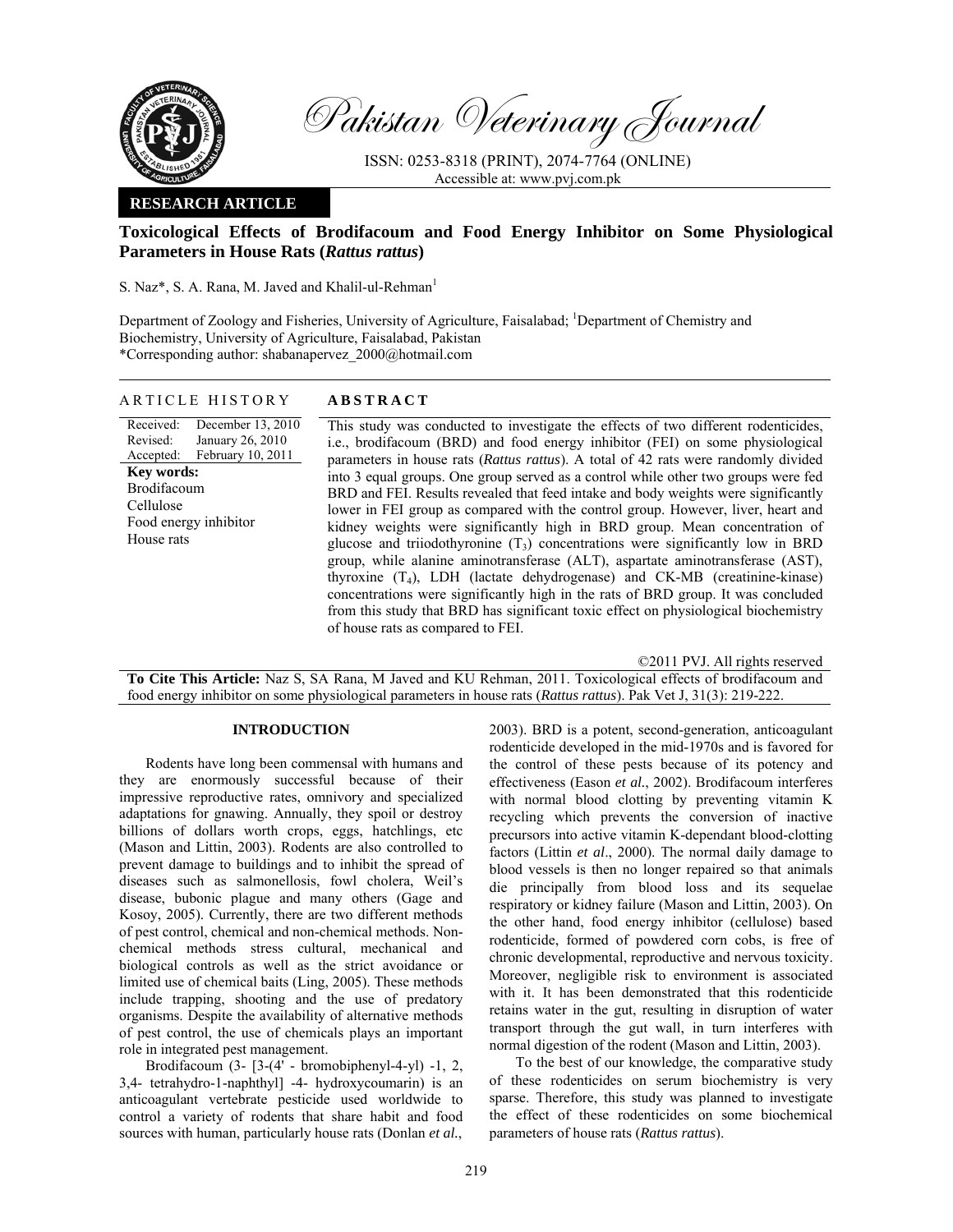#### **MATERIALS AND METHODS**

The present study was conducted on 42 house rats (*Rattus rattus*) in District Faisalabad, Pakistan. To capture rats, 18 villages were randomly selected under the defined area. Indoor population of these rats was assessed by active signs of damage to the materials, railway tracks, existence of burrows and rodent droppings scattered on the site. When the required numbers of rats were captured, they were shifted to Department of Physiology and Pharmacology, University of Agriculture, Faisalabad, Pakistan. These were weighed and randomly assigned to different metallic cages. Total of 42 rats were divided into 3 equal groups having 7 male and 7 female rats in each group.

One group was treated with cellulose (FEI), second group was fed BRD and third group was kept as control. Cellulose was fed in the form of pellets according to the body weight (an average of 20 g of pellets). BRD was fed in the form of blocks containing 0.05% active ingredient. Whereas, the control rats were given the measured normal feed. The experiment was lasted for 14 days. Feed intake and body weight of individual rats was measured on daily basis. At the end of experiment, rats were decapitated and blood was collected without anticoagulant and subjected to extraction serum and stored at -20°C till analysis. Body organs including heart, liver, kidney, ovary, uterus and testes were removed and weighed.

For the quantitative measurement of glucose, commercially available kit (Bioray®; CAT # 1426-6) was used. Commercial kits were also used for the quantitative determination of AST & ALT (Randox® CAT # AS147 & AL146), CK-MB (Spinreact®; CAT  $\#$  41254) and LDH (Spinreact®; CAT # 41220). Similarly, triiodothyronine  $(T_3)$  and thyroxine  $(T_4)$  concentrations were determined by commercially available kits (Randox®; CAT # BC-1005 and BC-1007, respectively).

The data obtained was subjected to statistical analysis as described by Steel *et al*. (1997). In case of significant difference between different groups Duncan Multiple Range Test was applied (Duncan, 1955).

### **RESULTS**

Feed consumption of male and female rates was significantly ( $P \leq 0.05$ ) low in FEI group whereas body weight was significantly reduced in FEI treatment as compared to the control (Table 1). However, liver, heart and kidneys weights in both the sexes were significantly (P≤0.05) higher in BRD groups as compared to control and FEI groups. Mean testes, uterus and ovary weight did not differ between the treatments (Table 1).

When gender based interaction of various treatments analyzed, it was observed that glucose concentration was significantly low in FEI group. Mean concentrations of ALT, AST, T<sub>4</sub>, LDH and CK-MB were significantly higher (P≤0.05) in BRD treated male and female rats whereas T3 concentration was significantly low  $(P \le 0.05)$ in BRD group (Table 2).

#### **DISCUSSION**

Toxicological studies of BRD and FEI on serum biochemistry is extremely sparse. This research work was conducted to compare the effect of BRD and FEI on feed intake, body weight, organs weight and serum biochemistry of house rats. We found that feed consumption was lower in FEI treated group as compared to control. This may be due to the interference of FEI with the digestive system by blocking the intestines and cecum (Mason and Littin, 2003). In this experiment it was observed that body weight of FEI fed group was significantly lower compared to control group. The lower body weight could be attributed to low feed intake of FEI group which is ascribed to the mechanism of action of this compound through blocking the digestive tract. On the other hand, BRD depressed the rodents for several days and then caused severe blood flow through mouth in the latter stages (Littin *et al*., 2000) due to which they may not eat properly and resulted in less feed intake. BRD inhibits the generation of the active form of vitamin K via the inhibition of vitamin K reductase. When vitamin K cannot be regenerated, clotting factors are not activated which ultimalty results in the death of the rodents (Burkhart, 2000). Therefore, we can conclude the body weight of the rats was proportion to the feed intake of their respective groups.

**Table 1:** Feed intake, body weight and organ weight in *Rattus rattus* fed food energy inhibitor (FEI) and brodifacoum (BRD)

| Parameters (g)  | Control                       | FEI                                             | BRD                            |  |
|-----------------|-------------------------------|-------------------------------------------------|--------------------------------|--|
| Male            |                               |                                                 |                                |  |
| Feed            |                               | 15.56±1.55 <sup>a</sup> 10.44±0.89 <sup>b</sup> | $12.11 \pm 0.45$ <sup>ab</sup> |  |
| consumption/day |                               |                                                 |                                |  |
| Body weight     | 115.56±3.45ª                  | $80.43 \pm 2.33$ c                              | 89.67±3.21b                    |  |
| Liver           | $3.7 \pm 0.02$                | $3.8 \pm 0.04$                                  | $4.1 \pm 0.02a$                |  |
| Heart           |                               | $0.38\pm0.001$ c $0.50\pm0.001$ b               | $0.56 \pm 0.002$ <sup>a</sup>  |  |
| Kidneys         | $0.60 \pm 0.001$ c            | $0.9 \pm 0.002$                                 | $1.2 \pm 0.001$ <sup>a</sup>   |  |
| <b>Testes</b>   | $1.89 \pm 0.03$               | $2.23 \pm 0.02$                                 | $1.98 \pm 0.01$                |  |
| Female          |                               |                                                 |                                |  |
| Feed            | $13.56 \pm 1.33$ <sup>a</sup> | $9.81 \pm 0.78$                                 | 11.99±0.66ab                   |  |
| consumption/day |                               |                                                 |                                |  |
| Body weight     |                               | $113 \pm 10.73$ a62.05 $\pm$ 5.85 $\circ$       | 72.89±9.19b                    |  |
| Liver           | $2.1 \pm 0.01$ c              | $3.6 \pm 0.01$                                  | $4.00 \pm 0.01$ <sup>a</sup>   |  |
| Heart           |                               | $0.27 \pm 0.001$ c $0.41 \pm 0.001$ b           | $0.54 \pm 0.002$ <sup>a</sup>  |  |
| Kidneys         | $0.45 \pm 0.001$ c            | $0.91 \pm 0.002$ <sup>a</sup>                   | $1.34 \pm 0.002$ <sup>a</sup>  |  |
| Uterus          | $0.05 \pm 0.001$              | $0.04 \pm 0.001$                                | $0.05 \pm 0.001$               |  |
| Ovary           | $0.02 \pm 0.002$              | $0.03 \pm 0.002$                                | $0.04 \pm 0.001$               |  |

Values (Mean+SE) with different superscripts in a row differ significantly (P<0.05).

In this study, we also observed that weight of liver, kidney and heart were significantly increased in BRD group. Eason *et al.* (2002) found that in male rats fed 0.25 mg/kg/day sodium monofluroacetate, a second generation rodenticide like brodifacoum, the heart, liver and kidney weight were significantly increased in Sprague-Dawley rats. These results are quite consistent to our findings; therefore, we can speculate that the increased weight of these vital organs could be due to inflammation and accumulation of toxic substances in these organs which are the major sites of toxicity (Eason *et al.*, 2002).

The studies of biochemical parameters have significant value in toxicological evaluations as alterations appear quite before the clinical symptoms produced by the toxicants (Rao, 2006). In this study, we found that concentration of glucose markedly decreased in FEI group. The simple explanation to this decrease could be that rats consumed less feed, therefore, the levels of glucose in serum of both groups decreased. In this study,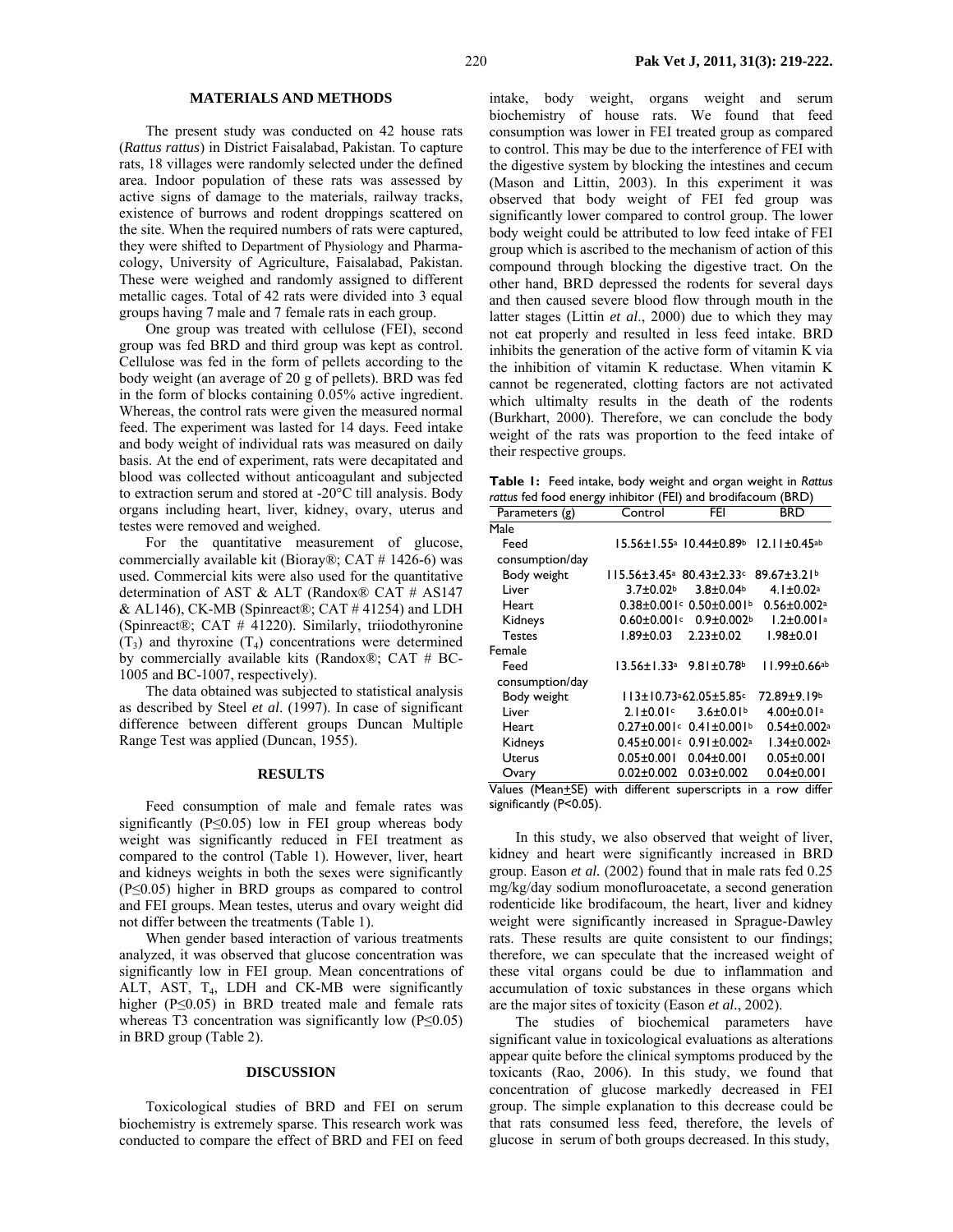**Table 2:** Various biochemical parameters in rats treated with food energy inhibitor and brodifacoum

| <b>Parameters</b>   | Control            |                    | Food energy inhibitor |                    | <b>Brodifacoum</b>    |                    |
|---------------------|--------------------|--------------------|-----------------------|--------------------|-----------------------|--------------------|
|                     | Male               | Female             | Male                  | Female             | Male                  | Female             |
| Glucose (mg/dL)     | $155.33 \pm 2.12a$ | $147.54 \pm 1.23a$ | $68.76 \pm 1.45c$     | $65.44 \pm 1.56c$  | 120±3.22 <sub>b</sub> | $117.32 \pm 1.32b$ |
| ALT (U/L)           | $11.23 \pm 0.99c$  | $12.76 \pm 0.98c$  | $32.44 \pm 1.22$ b    | $33.22 \pm 1.45$ b | $46.78 \pm 2.11a$     | 45.331.55a         |
| AST (U/L)           | $20.78 \pm 1.11a$  | $19.22 \pm 1.34c$  | $22.44 \pm 2.01$ ab   | $21.32 \pm 1.90$   | $26.56 \pm 1.11a$     | 29.88±1.98a        |
| $T_3$ (ng/mL)       | $5.55 \pm 0.57a$   | $4.99 \pm 0.33$ a  | $5.11 \pm 0.76a$      | $5.15 \pm 0.98a$   | $3.56 \pm 0.66$       | $3.78 \pm 0.24$ b  |
| $T_4$ ( $\mu$ g/mL) | $4.98 \pm 0.77$ b  | $4.78 \pm 0.11$    | $5.89 \pm 0.45$ b     | $5.73 \pm 0.34$ b  | $7.61 \pm 0.98$ a     | $7.59 \pm 0.66a$   |
| LDH (U/L)           | $20.22 \pm 1.11$   | $22.34 \pm 1.99$ b | $25.54 \pm 0.99$ b    | 23.98±0.78b        | $45.78 \pm 1.23a$     | 47.98±0.99a        |
| $CK-MB$ (mg/dL)     | 138.45±2.34c       | $143.22 \pm 2.13c$ | 245.33±4.54b          | 260.56±3.22b       | 578.13±2.33a          | 567.12±4.23a       |

Values (Mean±SE) with different letters in a row differ significantly (P<0.05).

concentration of ALT and AST increased significantly in BRD group. The increased level of ALT is more sensitive marker to measure hepatotoxcity (Rao, 2006). We can conclude that liver damage liberated liver enzymes into the blood and resulted in elevated level of ALT and AST.

LDH along with AST and ALT are mainly used to the evaluation of hepatic toxicity of liver (Rao, 2006). According to Dere *et al.* (2007), when the membrane of hepatocyte is damaged, the contents inside the cells leak out into the blood including LDH. In this study, the level of LDH was significantly high in BRD group, indicating liver damage of the rats.

Normal  $T_3$  and  $T_4$  level is necessary for normal growth, development and maintenance of body functions. Brown (2003) reported that countless number of chemicals affect production, transport and metabolism of thyroid hormones. Lacasana *et al*. (2010) reported that environmental poisons may interfere with thyroid gland functions through different mechanisms of actions, e.g., at the receptor level, in binding to transport proteins, in cellular uptake mechanisms or modifying the mechanisms of thyroid hormones. In our study,  $T_3$  concentration was significantly low while  $T_4$  was significantly high in BRD group. Similar to our findings, Zaidi *et al*. (2000) reported that as a result of chemical insult, the level of  $T_3$  is suppressed while  $T_4$  level is slightly elevated. Tseng and Chen (1992) concluded that drugs intoxication directly affects thyroid activity reducing  $T_3$  activity or convert  $T_3$ into  $T_4$  and increased its level.

In the present study, CK-MB was significantly high in BRD fed group. CK-MB is a dimeric enzyme which catalyzes the transfer of high-energy phosphate between ADP and creatine (Mitani *et al*., 2000). This enzyme has been reported to be elevated in myocellular necrosis, severe ischemia, myocardial infarction and causes increased mortality (Ricciardi *et al*., 2001; Landesberg *et al*., 2003). In out study, the elevated level of CK-MB might be due to the intoxication of BRD in heart tissues.

We can conclude that BRD and FEI caused significant alterations in serum physiology of house rats, however, the effects were more pronounced in BRD group compared to FEI.

### **Acknowledgement**

We would like to acknowledge the technical and management assistance provided by Dr. Rifat Ullah Khan, Department of Physiology and Pharmacology, University of Agriculture, Faisalabad, Pakistan. We also wish to thank him for his help in preparation of this manuscript.

# **REFERENCES**

- Brown V, 2003. Disrupting a delicate balance: environmental effects on the thyroid. Environ Health Perspect, 111: A642–649.
- Burkhart KK, 2000. Anticoagulant rodenticides. Clinical Toxicology, 1st ed. WB Saunders, Philadelphia, USA, pp: 848-853.
- Dere E, U Ozdikiciog, A Ferd and H Tosunoglu, 2007. Hepatotoxcity of dinitro-o-cresol in rats (*Rattus norvegicus*). Acta Vet (Beograd), 57: 497-507.
- Donlan CJ, GR Howald, BR Tershy and DA Croll, 2003. Evaluating alternative rodenticides for island conservation: roof rat eradication from the San Jorge Islands, Mexico. Biol Conserv, 114: 29-34.
- Duncan DB, 1955. Multiple range and multiple F-test. Biometrics, 11: 1-42.
- Eason CT, EC Murphy, GRGR Wright and EB Spurr, 2002. Assessment of risk of Brodifacoum to nontarget birds and mammals in New Zealand. Ecotoxicology, 11: 35-48.
- Gage KL and MY Kosoy, 2005. Natural history of plague: Perspectives from more than a century of research. Ann Rev Entomol, 50: 505-528.
- Lacasana M, I López-Flores, M Rodríguez-Barranco, C Aguilar-Garduño, J Blanco-Muñoz, O Pérez-Méndez, R Gamboa, S Bassol and ME Cebrian, 2010. Association between organophosphate pesticides exposure and thyroid hormones in floriculture workers. Toxicol Applied Pharmacol, 243: 19-26.
- Landesberg G, V Shatz, I Akopnik, YG Wolf, M Mayer, Y Berlatzky, C Weissman and M Mosseri, 2003. Association of cardiac troponin, CK-MB, and postoperative myocardial ischemia with long-term survival after major vascular surgery. J Am Coll Cardiol, 42: 1547-1554.
- Ling B, 2005. Study of hepatic cytochrome p450 system in Richardson ground squirrels. M. Sc, Thesis. Dept Anim Poult Sci, Univ Saskatchewan, Saskatoon, Canada.
- Littin KE, CE O'Connor and CT Eason, 2000. Comparative effects of brodifacoum on rats and possums. New Zealand J Plant Prot, 53: 310-315.
- Mason G and KE Littin, 2003. The humaneness of rodent pest control. Anim Welfare, 12: 45-57.
- Mitani S, K Okumura, H Matsui, Y Toki, H Hashimoto, T Ito and T Hayakawa. 2000. Insulin alters cardiac muscle creatine kinase activity. Heart Vessels, 15: 23-29.
- Rao JV, 2006. Toxic effects of novel organophosphorus insecticide (RPR-V) on certain biochemical